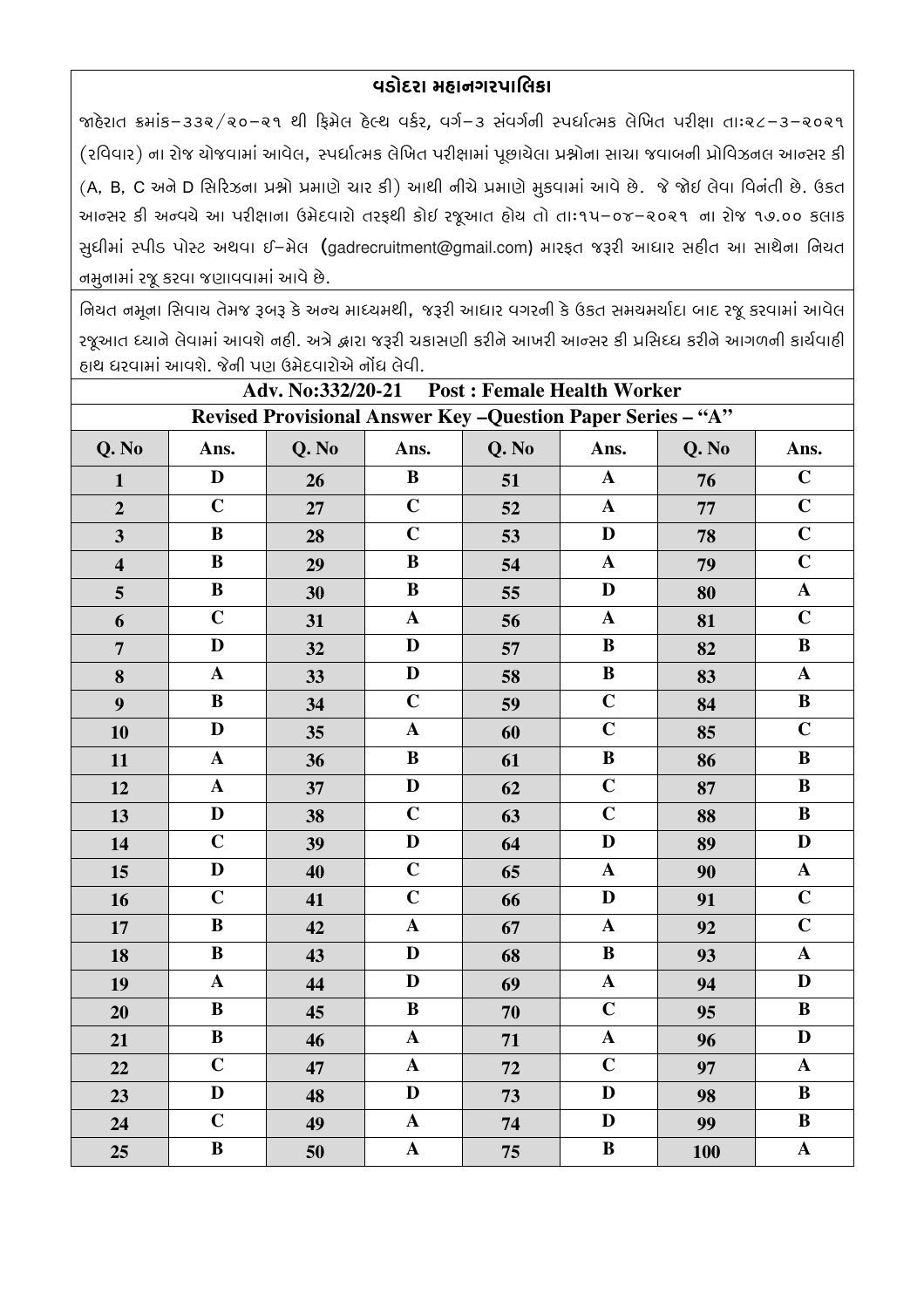| Adv. No:332/20-21 Post: Female Health Worker                 |              |       |              |       |              |       |                      |
|--------------------------------------------------------------|--------------|-------|--------------|-------|--------------|-------|----------------------|
| Revised Provisional Answer Key - Question Paper Series - "B" |              |       |              |       |              |       |                      |
| Q. No                                                        | Ans.         | Q. No | Ans.         | Q. No | Ans.         | Q. No | Ans.                 |
| $\mathbf{1}$                                                 | D            | 26    | D            | 51    | D            | 76    | $\bf{B}$             |
| $\overline{2}$                                               | $\mathbf{A}$ | 27    | $\bf{B}$     | 52    | $\mathbf C$  | 77    | $\mathbf C$          |
| $\overline{\mathbf{3}}$                                      | D            | 28    | $\bf{B}$     | 53    | $\bf{B}$     | 78    | $\mathbf C$          |
| $\overline{\mathbf{4}}$                                      | $\, {\bf B}$ | 29    | $\, {\bf B}$ | 54    | $\bf{B}$     | 79    | $\mathbf A$          |
| 5                                                            | $\mathbf C$  | 30    | ${\bf A}$    | 55    | ${\bf A}$    | 80    | $\mathbf A$          |
| 6                                                            | $\, {\bf B}$ | 31    | $\, {\bf B}$ | 56    | $\mathbf C$  | 81    | $\mathbf C$          |
| $\overline{7}$                                               | D            | 32    | $\mathbf C$  | 57    | $\mathbf{D}$ | 82    | $\mathbf C$          |
| 8                                                            | D            | 33    | $\mathbf{A}$ | 58    | $\mathbf C$  | 83    | $\mathbf C$          |
| $\boldsymbol{9}$                                             | $\mathbf C$  | 34    | $\bf{B}$     | 59    | $\mathbf{D}$ | 84    | $\mathbf C$          |
| 10                                                           | $\mathbf A$  | 35    | $\bf B$      | 60    | $\bf{B}$     | 85    | $\mathbf D$          |
| 11                                                           | $\mathbf C$  | 36    | $\mathbf C$  | 61    | $\mathbf{A}$ | 86    | $\mathbf C$          |
| 12                                                           | $\mathbf{A}$ | 37    | $\bf{B}$     | 62    | $\mathbf{D}$ | 87    | $\mathbf{A}$         |
| 13                                                           | $\, {\bf B}$ | 38    | $\mathbf C$  | 63    | $\mathbf{D}$ | 88    | $\mathbf D$          |
| 14                                                           | $\bf{B}$     | 39    | D            | 64    | $\mathbf{A}$ | 89    | $\, {\bf B}$         |
| 15                                                           | $\mathbf D$  | 40    | $\mathbf A$  | 65    | $\bf{B}$     | 90    | $\boldsymbol{\rm A}$ |
| 16                                                           | $\mathbf C$  | 41    | D            | 66    | D            | 91    | $\, {\bf B}$         |
| 17                                                           | $\mathbf D$  | 42    | $\mathbf C$  | 67    | $\, {\bf B}$ | 92    | $\, {\bf B}$         |
| 18                                                           | $\mathbf C$  | 43    | $\mathbf D$  | 68    | $\mathbf C$  | 93    | D                    |
| 19                                                           | $\bf{B}$     | 44    | $\mathbf A$  | 69    | D            | 94    | $\mathbf{A}$         |
| 20                                                           | $\mathbf C$  | 45    | $\mathbf{A}$ | 70    | $\mathbf{A}$ | 95    | D                    |
| 21                                                           | $\mathbf{D}$ | 46    | $\mathbf{A}$ | 71    | ${\bf A}$    | 96    | $\mathbf A$          |
| 22                                                           | $\mathbf C$  | 47    | $\mathbf{D}$ | 72    | D            | 97    | $\mathbf C$          |
| 23                                                           | $\mathbf C$  | 48    | $\mathbf{A}$ | 73    | ${\bf A}$    | 98    | $\mathbf{A}$         |
| 24                                                           | $\bf{B}$     | 49    | D            | 74    | $\bf{B}$     | 99    | ${\bf A}$            |
| 25                                                           | ${\bf A}$    | 50    | $\mathbf C$  | 75    | $\bf{B}$     | 100   | $\mathbf C$          |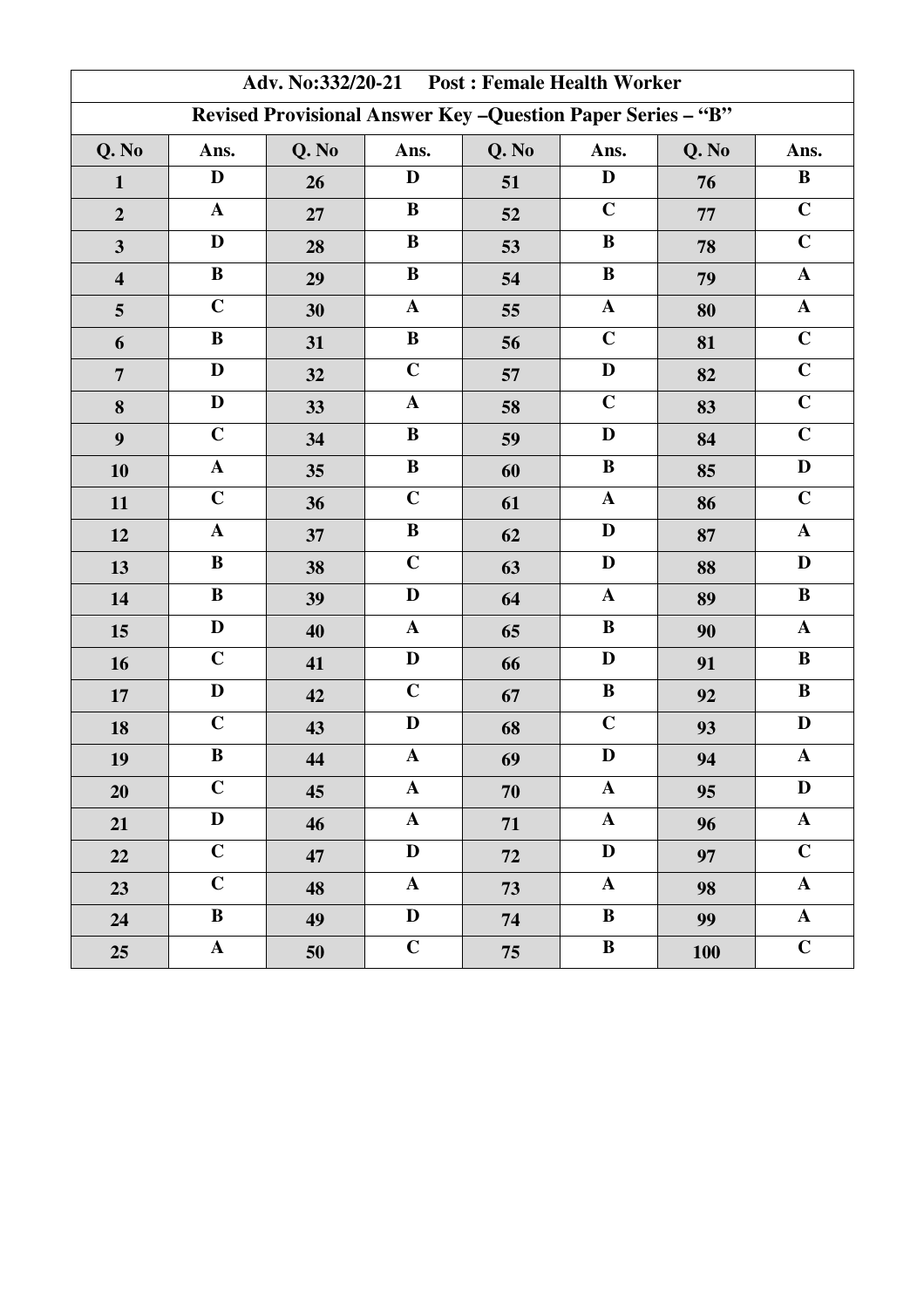| Adv. No:332/20-21 Post: Female Health Worker                 |                |       |                |       |              |            |                |
|--------------------------------------------------------------|----------------|-------|----------------|-------|--------------|------------|----------------|
| Revised Provisional Answer Key - Question Paper Series - "C" |                |       |                |       |              |            |                |
| Q. No                                                        | Ans.           | Q. No | Ans.           | Q. No | Ans.         | Q. No      | Ans.           |
| $\mathbf{1}$                                                 | $\bf{B}$       | 26    | $\mathbf{A}$   | 51    | $\mathbf{A}$ | 76         | $\mathbf C$    |
| $\overline{2}$                                               | $\bf{B}$       | 27    | $\bf{B}$       | 52    | $\mathbf D$  | 77         | $\, {\bf B}$   |
| $\overline{\mathbf{3}}$                                      | $\mathbf C$    | 28    | $\bf{B}$       | 53    | $\mathbf A$  | 78         | $\overline{C}$ |
| $\overline{\mathbf{4}}$                                      | $\mathbf{A}$   | 29    | $\bf{B}$       | 54    | $\bf{B}$     | 79         | $\mathbf C$    |
| 5                                                            | $\mathbf D$    | 30    | $\mathbf D$    | 55    | $\bf{B}$     | 80         | $\overline{C}$ |
| 6                                                            | $\mathbf D$    | 31    | $\mathbf D$    | 56    | $\mathbf C$  | 81         | $\mathbf C$    |
| $\overline{7}$                                               | ${\bf A}$      | 32    | $\mathbf C$    | 57    | $\mathbf{A}$ | 82         | ${\bf A}$      |
| 8                                                            | $\overline{C}$ | 33    | $\mathbf{A}$   | 58    | $\mathbf{D}$ | 83         | $\, {\bf B}$   |
| 9                                                            | $\, {\bf B}$   | 34    | D              | 59    | $\mathbf C$  | 84         | $\mathbf D$    |
| 10                                                           | $\mathbf C$    | 35    | $\, {\bf B}$   | 60    | $\mathbf D$  | 85         | $\mathbf A$    |
| 11                                                           | $\bf{B}$       | 36    | $\mathbf A$    | 61    | $\mathbf{A}$ | 86         | $\, {\bf B}$   |
| 12                                                           | ${\bf A}$      | 37    | $\overline{C}$ | 62    | ${\bf A}$    | 87         | $\, {\bf B}$   |
| 13                                                           | D              | 38    | $\mathbf C$    | 63    | D            | 88         | $\mathbf D$    |
| 14                                                           | $\mathbf D$    | 39    | $\bf{B}$       | 64    | $\mathbf{D}$ | 89         | $\, {\bf B}$   |
| 15                                                           | $\mathbf D$    | 40    | $\mathbf D$    | 65    | $\mathbf{A}$ | 90         | $\mathbf D$    |
| 16                                                           | ${\bf A}$      | 41    | $\mathbf D$    | 66    | $\bf{B}$     | 91         | $\mathbf A$    |
| 17                                                           | ${\bf B}$      | 42    | $\mathbf C$    | 67    | $\mathbf{D}$ | 92         | $\mathbf D$    |
| 18                                                           | $\, {\bf B}$   | 43    | D              | 68    | $\mathbf D$  | 93         | $\mathbf{A}$   |
| 19                                                           | $\mathbf C$    | 44    | $\bf{B}$       | 69    | $\mathbf C$  | 94         | $\mathbf C$    |
| 20                                                           | $\mathbf C$    | 45    | $\mathbf{A}$   | 70    | $\bf{B}$     | 95         | $\mathbf{A}$   |
| 21                                                           | $\mathbf C$    | 46    | ${\bf A}$      | 71    | $\mathbf{A}$ | 96         | $\bf{B}$       |
| 22                                                           | $\mathbf C$    | 47    | D              | 72    | D            | 97         | $\bf{B}$       |
| 23                                                           | $\bf{B}$       | 48    | $\, {\bf B}$   | 73    | $\mathbf C$  | 98         | $\bf{B}$       |
| 24                                                           | $\mathbf C$    | 49    | $\overline{C}$ | 74    | $\mathbf C$  | 99         | $\mathbf{A}$   |
| 25                                                           | $\bf{B}$       | 50    | $\mathbf C$    | 75    | $\bf{B}$     | <b>100</b> | $\overline{C}$ |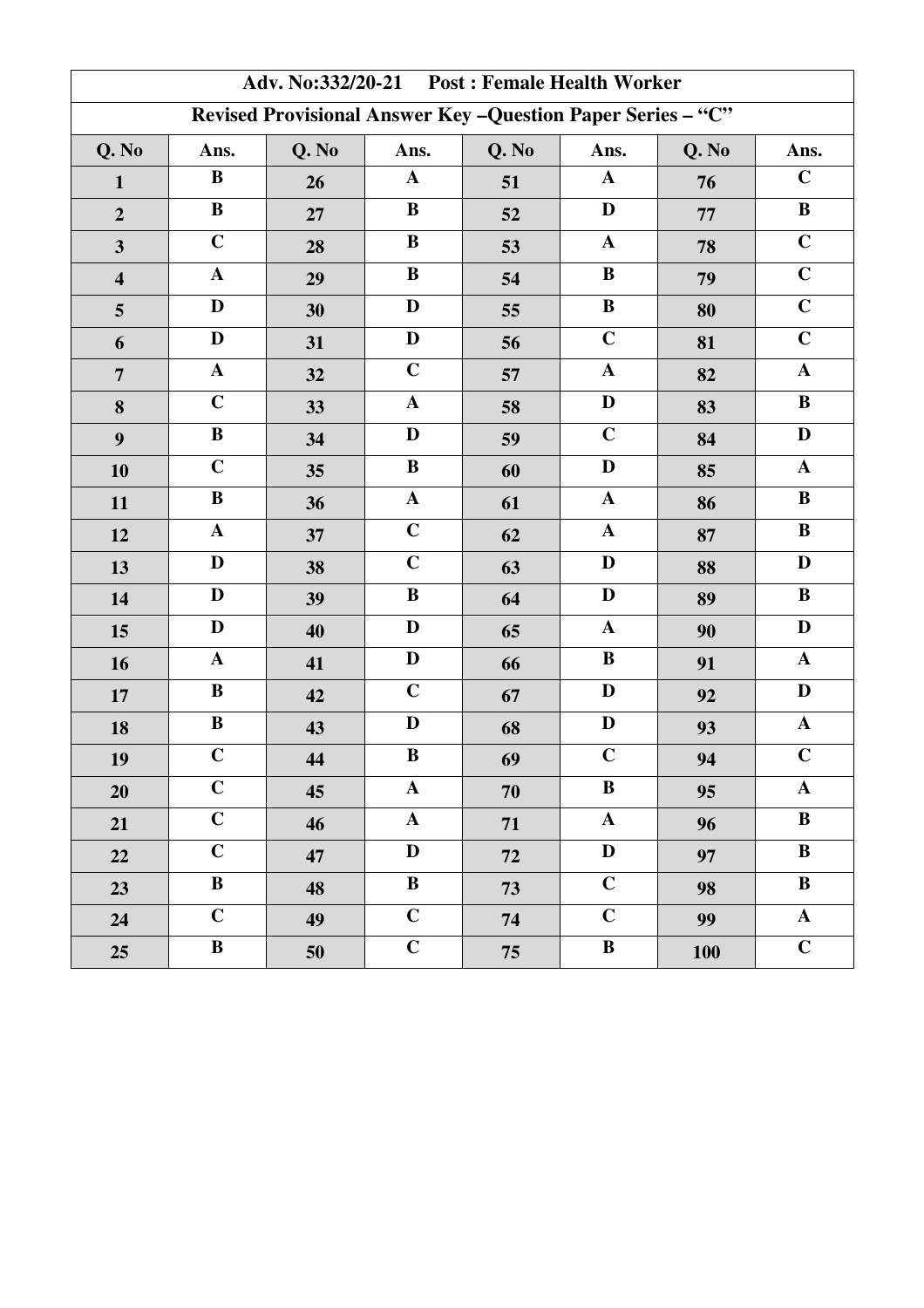| Adv. No:332/20-21 Post: Female Health Worker                 |              |       |                |       |              |       |                |
|--------------------------------------------------------------|--------------|-------|----------------|-------|--------------|-------|----------------|
| Revised Provisional Answer Key - Question Paper Series - "D" |              |       |                |       |              |       |                |
| Q. No                                                        | Ans.         | Q. No | Ans.           | Q. No | Ans.         | Q. No | Ans.           |
| $\mathbf{1}$                                                 | $\mathbf D$  | 26    | $\mathbf C$    | 51    | $\mathbf C$  | 76    | $\mathbf C$    |
| $\overline{2}$                                               | $\bf{B}$     | 27    | $\bf{B}$       | 52    | $\mathbf{A}$ | 77    | $\mathbf{A}$   |
| $\overline{\mathbf{3}}$                                      | $\bf{B}$     | 28    | $\mathbf C$    | 53    | $\mathbf A$  | 78    | $\overline{C}$ |
| $\overline{\mathbf{4}}$                                      | $\, {\bf B}$ | 29    | D              | 54    | $\mathbf{A}$ | 79    | $\mathbf C$    |
| 5                                                            | ${\bf A}$    | 30    | $\, {\bf B}$   | 55    | ${\bf A}$    | 80    | $\overline{C}$ |
| 6                                                            | ${\bf A}$    | 31    | $\mathbf C$    | 56    | D            | 81    | $\, {\bf B}$   |
| $\overline{7}$                                               | $\mathbf C$  | 32    | $\mathbf C$    | 57    | $\mathbf{D}$ | 82    | $\, {\bf B}$   |
| 8                                                            | $\, {\bf B}$ | 33    | $\mathbf D$    | 58    | $\bf{B}$     | 83    | $\mathbf D$    |
| 9                                                            | $\mathbf D$  | 34    | $\bf{B}$       | 59    | D            | 84    | $\mathbf A$    |
| 10                                                           | $\mathbf C$  | 35    | $\bf{B}$       | 60    | $\mathbf{A}$ | 85    | $\mathbf C$    |
| 11                                                           | D            | 36    | $\mathbf A$    | 61    | $\bf{B}$     | 86    | $\mathbf{A}$   |
| 12                                                           | $\mathbf D$  | 37    | $\mathbf{D}$   | 62    | $\bf{B}$     | 87    | $\mathbf A$    |
| 13                                                           | D            | 38    | $\mathbf D$    | 63    | D            | 88    | $\, {\bf B}$   |
| 14                                                           | $\mathbf C$  | 39    | $\mathbf C$    | 64    | $\mathbf{D}$ | 89    | $\mathbf{A}$   |
| 15                                                           | ${\bf A}$    | 40    | $\mathbf D$    | 65    | $\bf{B}$     | 90    | $\mathbf D$    |
| 16                                                           | ${\bf A}$    | 41    | $\overline{C}$ | 66    | $\mathbf{D}$ | 91    | $\mathbf D$    |
| 17                                                           | ${\bf B}$    | 42    | $\mathbf C$    | 67    | $\mathbf{D}$ | 92    | $\mathbf C$    |
| 18                                                           | $\, {\bf B}$ | 43    | $\bf{B}$       | 68    | $\mathbf C$  | 93    | $\mathbf A$    |
| 19                                                           | $\mathbf C$  | 44    | $\bf{B}$       | 69    | $\bf{B}$     | 94    | $\bf{B}$       |
| 20                                                           | $\mathbf C$  | 45    | $\mathbf C$    | 70    | D            | 95    | $\bf{B}$       |
| 21                                                           | $\mathbf{D}$ | 46    | $\mathbf{A}$   | 71    | $\mathbf{A}$ | 96    | $\bf{B}$       |
| 22                                                           | ${\bf A}$    | 47    | $\bf{B}$       | 72    | $\mathbf C$  | 97    | $\mathbf C$    |
| 23                                                           | $\bf{B}$     | 48    | $\mathbf{A}$   | 73    | ${\bf A}$    | 98    | $\bf{B}$       |
| 24                                                           | $\bf{B}$     | 49    | $\overline{C}$ | 74    | $\bf{B}$     | 99    | $\mathbf{D}$   |
| 25                                                           | ${\bf A}$    | 50    | $\overline{C}$ | 75    | $\mathbf C$  | 100   | $\, {\bf B}$   |